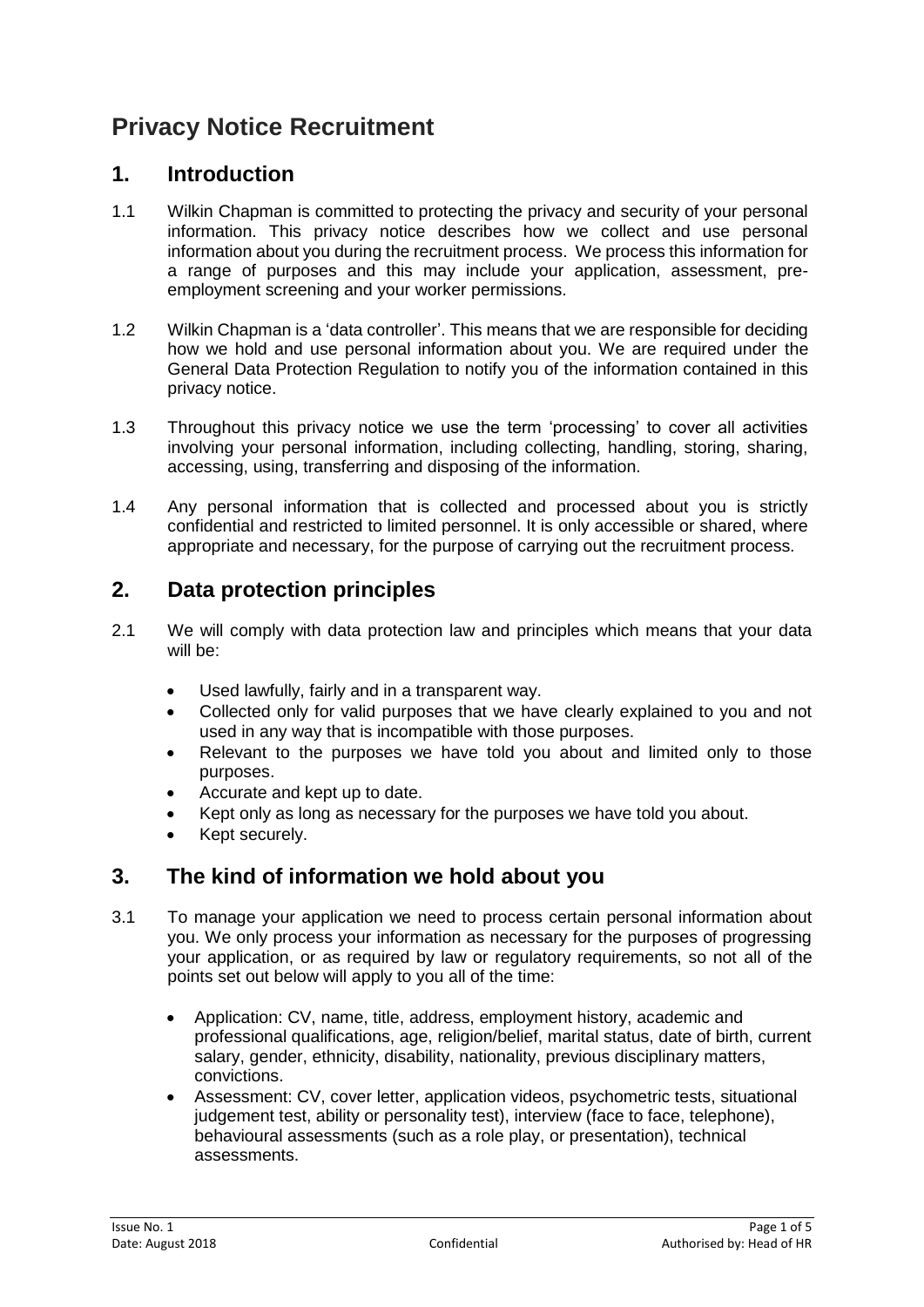- Pre-employment screening (PES): county court judgments or credit history and disclosure barring service (DBS).
- Any other information you provide to us during an interview.

## **4. How is your personal information collected?**

- 4.1 We collect personal information about candidates from the following sources:
	- You, the candidate via AllHires Applicant Tracking System.
	- A recruitment agency (if applicable) via AllHires Applicant Tracking System.
	- Apprenticeship Partners via AllHires Applicant Tracking System.
	- Disclosure and Barring Service in respect of criminal convictions.
	- Your named referees from whom we collect the following data: employment dates, position(s) held, comments on general work performance, main responsibilities, working relationship with colleagues, parental leave taken and any reason(s) to doubt honest and integrity.

## **5. What personal information might we process?**

- 5.1 Personal data, or personal information, means any information about an individual from which that person can be identified. It does not include data where the identity has been removed (anonymous data).
- 5.2 There are 'special categories of more sensitive personal data which require a higher level of protection.
- 5.3 We will collect, store and use the following categories of personal information about you:
	- Personal details such as name, address, date and place of birth.
	- Work history/job data; previous employers, positions, dates, etc.
	- Compensation; basic salary, benefits, bonuses, etc.
	- Education and work history including professional qualifications and skills.
	- Employer feedback / references to include regulated references where necessary.
	- Nationality / visa / right to work permit information; (e.g. passport, driving licence, National Insurance numbers).
	- Results of pre employment screening checks (e.g. credit history, DBS where permitted under law).
	- Assessment results e.g. psychometric assessment results.
- 5.4 During the process we may also capture some sensitive personal data about you (e.g. disability information). We do this to make any reasonable adjustments to enable our candidates to apply for jobs with us, to be able to take online/telephone assessments, to attend interviews, to prepare for starting at Wilkin Chapman (if successful) and to ensure that we comply with regulatory obligations placed on us with regard to our recruitment process.

## **6 How we use particularly sensitive personal information**

- 6.1 We will use your particularly sensitive personal information in the following ways:
	- We will use information about your disability status to consider whether we need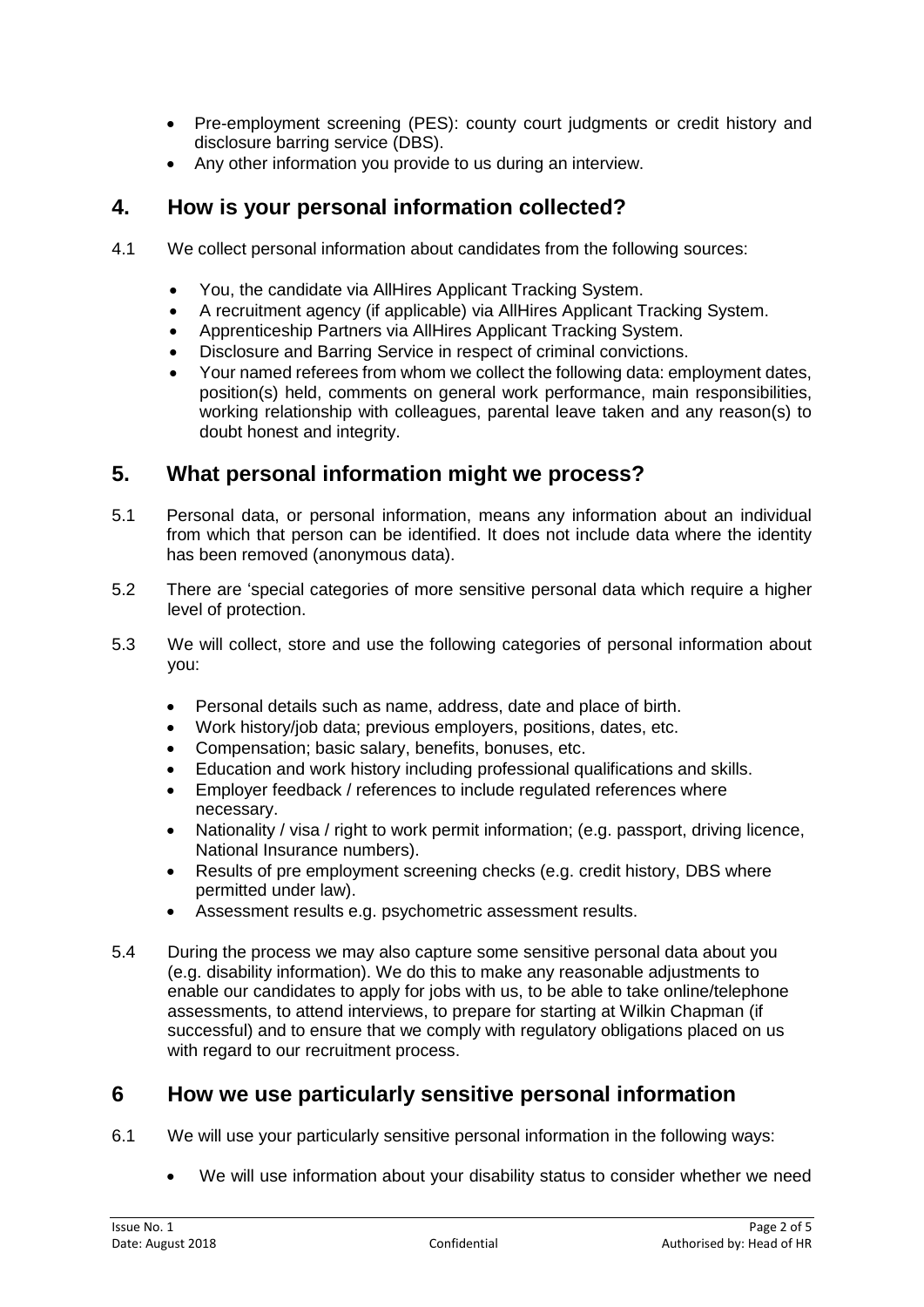to provide appropriate adjustments during the recruitment process, for example whether adjustments need to be made during an assessment or interview.

• We will use information about your race or national or ethnic origin, religious, philosophical or moral beliefs to ensure meaningful equal opportunity monitoring and reporting can be carried out.

## **7 Who do we share your personal information with?**

7.1 Wilkin Chapman will need to share your personal information internally in the recruitment process and on occasion when hired.

The recruitment process will involve:

- Assessing and progressing your application.
- Assessing your suitability (skills, qualifications, strengths and behaviours for the role).
- Activities needed to complete the on-boarding and screening process should your application be successful.

Your personal information may be shared internally with the following people:

- Those employees who would have managerial responsibility for you or are acting on their behalf.
- Employees involved in the assessment and interview processes.
- Employees in HR who have responsibility for certain HR processes (for example recruitment, assessment, pre-employment screening).
- Employees in Legal, Risk & Compliance, HR, Marketing, Regulatory and Fraud with responsibility for investigating issues of non-compliance with laws and regulations, policies and contractual requirements.
- Employees in IT and system owners who manage user access.
- Employees in Finance/Payroll
- Third Parties involved in Benefits Administration.

#### **8. How do we protect your information?**

8.1 Our HR and Recruitment systems are protected to ensure that unauthorised or unlawful processing of personal information, accidental loss or destruction of, or damage to, personal information does not occur. This is done in accordance with the Wilkin Chapman Security Policy and all related AllHires Policies.

### **9. Rights of access, correction, erasure and restriction**

#### **Your rights in connection with personal information**

- 9.1 Under certain circumstances, by law you have the right to:
	- **Request access** to your personal information (commonly known as a "data subject access request"). This enables you to ask for a copy of the personal information we hold about you and to check that we are lawfully processing it.
	- **Request correction** of the personal information that we hold about you. This enables you to ask that any incomplete or inaccurate information we hold about you is corrected.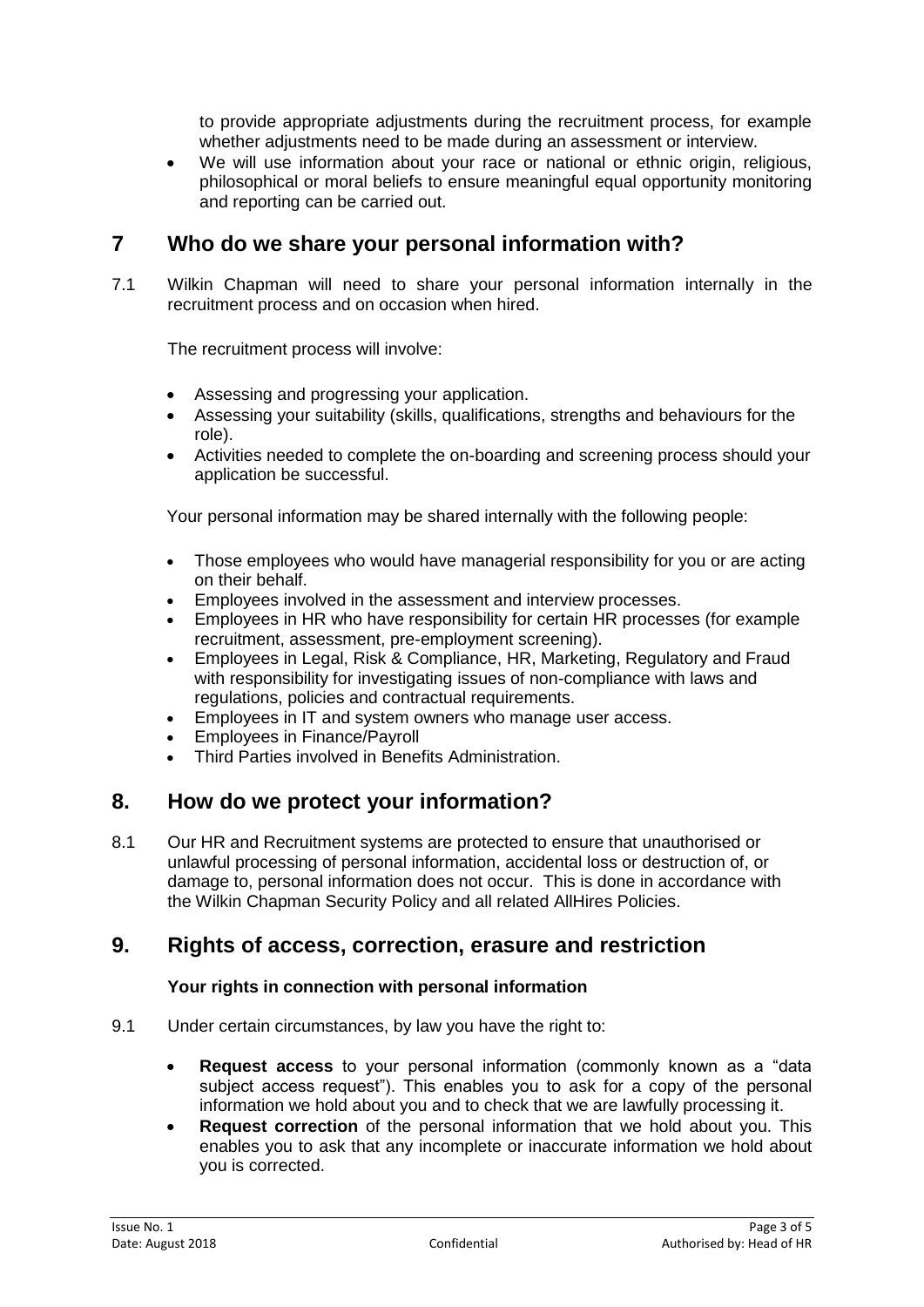- **Request erasure** of your personal information. This enables you to ask us to delete or remove personal information where there is no good reason for us continuing to process it. You also have the right to ask us to delete or remove your personal information where you have exercised your right to object to processing (see below).
- **Object to processing** of your personal information where we are relying on a legitimate interest (or those of a third party) and there is something about your particular situation which makes you want to object to processing on this ground. You also have the right to object where we are processing your personal information for direct marketing purposes.
- **Request the restriction of processing** of your personal information. This enables you to ask us to suspend the processing of personal information about you, for example if you want us to establish its accuracy or the reason for processing it.
- **Request the transfer** of your personal information to another party.
- 9.2 If you want to review, verify, correct or request erasure of your personal information, object to the processing of your personal data, or request that we transfer a copy of your personal information to another party, please contact the Head of Risk & Compliance, in writing.

# **10. Disclosure Barring Service (Criminal records checks)**

10.1 Given the nature of our business, we have legal and regulatory obligations to ensure that the people we employ can be relied upon to handle client money and information responsibly. We therefore ask questions about any prior civil or criminal proceedings you may have been subject to and may also conduct DBS checks.

## **11. Credit reference agencies**

- 11.1 We will undertake searches about you at credit reference agencies who will supply us with information, including from the electoral register, in support of our recruitment decision. The agencies will record details of the search but will not make them available for use by lenders to assess your ability to obtain credit. We may use scoring methods to assess this application and to verify your identity.
- 11.2 You have the right of access to your personal records held by credit reference agencies. We will supply their names and addresses upon request.

## **12. Processing Conditions**

- 12.1 Wilkin Chapman's entitlement to process your personal information is governed by a number of processing conditions. This means that we may rely on more than one of these conditions in order to process elements of your personal information throughout the recruitment process.
	- Wilkin Chapman will process your personal information in the administration of your application.
	- Wilkin Chapman will also process your personal information where it is required by law or regulation or it is in the legitimate interests of the applicant or the Firm. This processing will always be fair and lawful and will at all times comply with the principles of applicable privacy laws.